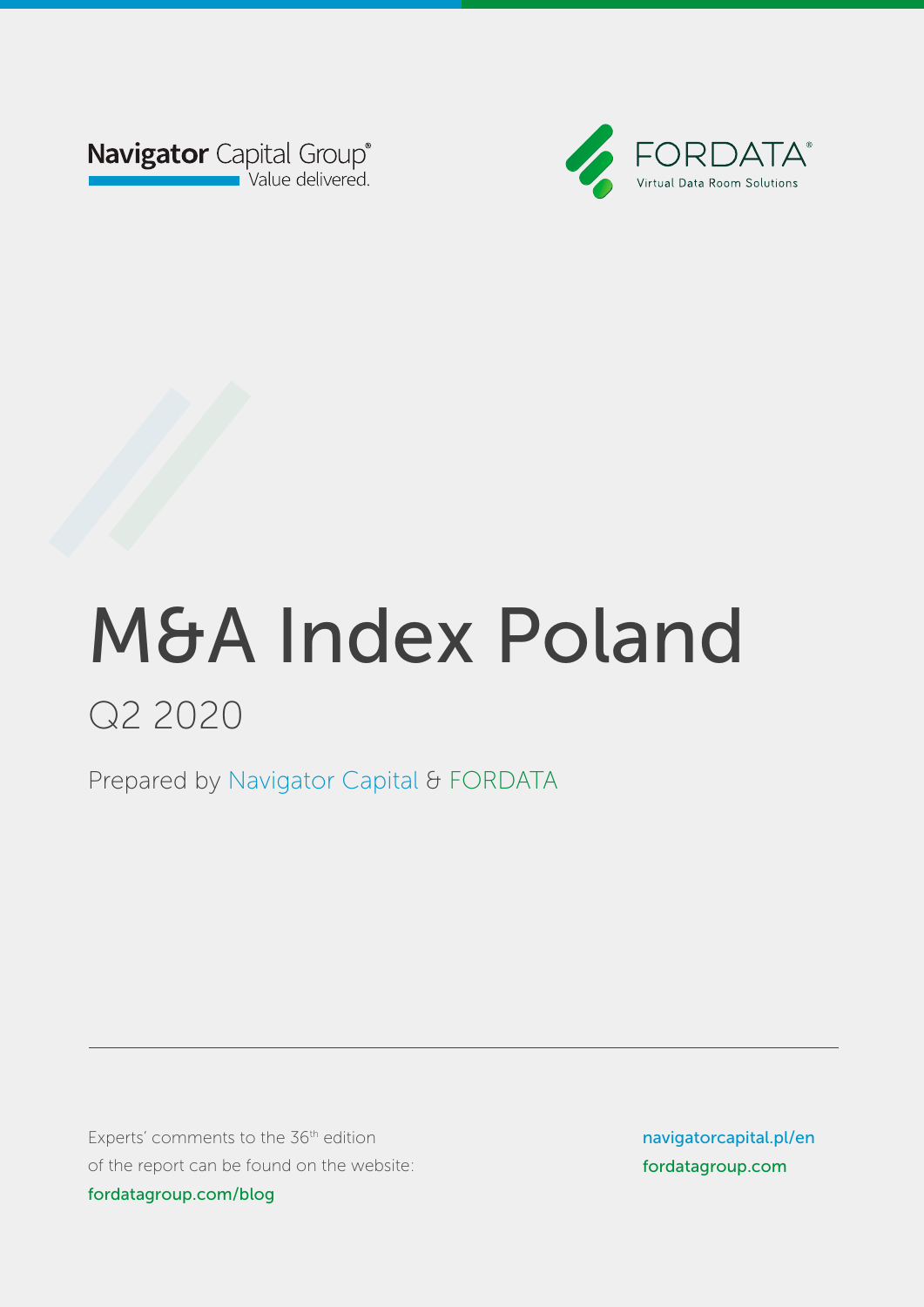by Navigator Capital & FORDATA | July 2020

### Total number of transactions\*

 $52$  ( $\Omega$ 2020)

### The largest transaction\*\*

# EUR 644 m

(Acquisition of Energa Group by PKN Orlen)

\* based on public data

\*\* among transactions with disclosed prices

### About the report:

The M&A Index Poland report is a position that has become a permanent fixture in the calendar of the industry summaries in Poland. The reports are prepared quarterly by a consulting firm Navigator Capital and FORDATA, a leader in the field of IT solutions which support M&A transactions.

These reports are created to monitor the dynamics of Polish M&A market and to demonstrate the most interesting transactions. We also monitor the frequency of use of the Virtual Data Room during M&A processes in Poland.

### Introduction

In Q2 2020, we witnessed 52 transactions on the merger and acquisition market. This is 11 less than in Q2 2019. The largest transaction in this area was the takeover of Energa for the amount of approx. EUR 644 m by PKN Orlen.

#### Selected transactions

| <b>TARGET</b>                | <b>BIDDER</b> | SELLER.                  | <b>VALUE [EUR]</b> |
|------------------------------|---------------|--------------------------|--------------------|
| Polski Standard<br>Płatności | Mastercard    | <b>Banking syndicate</b> | Undisclosed        |

(17th April) The minority stake of Polski Standard Płatności, a BLIK mobile payment operator, was acquired by the international leader of the electronic payments market, Mastercard. A consortium of banks: Alior, Milennium, ING, mBank, PKO BP and Santander decided to start this cooperation already in 2018, in which they are looking for the new development opportunities and a possibility to expand into international markets. In Poland, nearly 90% of clients of financial institutions have the opportunity to use BLIK. The advantages of the system, such as transaction security and the possibility of immediate cash transfer combined with cooperation with the industry leader may give the company a chance for significant success on a global scale.

| <b>TARGET</b>        | <b>BIDDER</b> | <b>SELLER</b> | <b>VALUE [EUR]</b> |
|----------------------|---------------|---------------|--------------------|
| Virgin Mobile Polska | P4            | <b>VMCEE</b>  | 13.4 <sub>m</sub>  |

(23rd April) Investment funds Delta Partners and Dirlango Trading signed a preliminary agreement for the sale of shares of Virgin Mobile operator to the Polish telecommunications giant, P4, owner of the Play network. Thanks to this transaction, Play will increase the number of its customers by nearly 400 thousand. According to Virgin's founder, Łukasz Wejchert, such transactions in the telecommunications industry are inevitable and allow traditional operators to acquire new customers for their services. Virgin Mobile used the infrastructure provided by P4.

| <b>TARGET</b> | <b>BIDDER</b> | <b>SELLER</b>   | <b>VALUE [EUR]</b> |
|---------------|---------------|-----------------|--------------------|
| Energa        | PKN Orlen     | Polish Treasury | 644 m              |

(28th April) PKN Orlen, a Polish fuel and energy company, took over, by way of a tender offer, 80% of Energa Group shares at PLN 8.35 per share. Under the agreement signed, Orlen undertook to maintain the employment policy in the Company and to continue strategic investments. The acquisition of the Gdańsk - based company is part of the current strategy of PKN Orlen, which assumes the creation of a multienergy concern that is in line with global trends and will have the international development potential. Apart from the continuation of the current activity of the company, new investments in renewable energy sources are also planned, e.g. offshore wind farms.

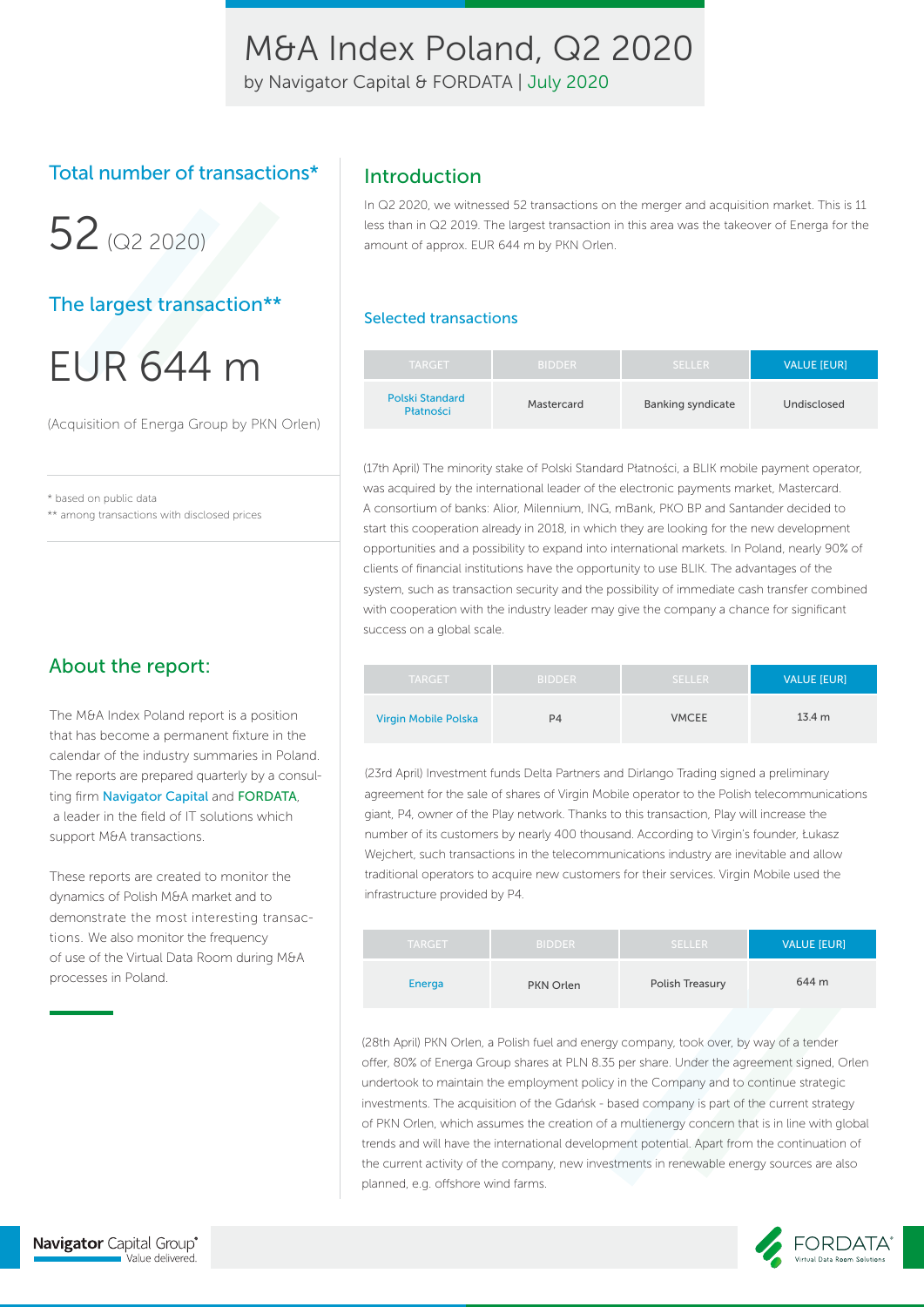by Navigator Capital & FORDATA | July 2020

### By sector

Transactions with the participation of Polish companies grouped by sectors (by number of transactions)

#### TARGET (%)



BIDDER (%)





| <b>TARGET</b> | <b>BIDDER</b>         | <b>SELLER</b>             | <b>VALUE [EUR]</b> |
|---------------|-----------------------|---------------------------|--------------------|
| Interia Group | <b>Cyfrowy Polsat</b> | <b>Bauer Media Invest</b> | 98 m               |

(1st May) Interia Group, one of the largest media groups in Poland, was acquired by Cyfrowy Polsat from the German Bauer Media Group. It is a strategic investment of Polsat, which will significantly improve its position on the media market in Poland, and additionally tries to increase its share in the growing online advertising market. Interia is to be one of the main advertising platforms for products offered by other members of the group - Telewizja Polsat, Polkomtel, Ipla or Netia. Interia reaches almost 60% of Internet users in Poland, about 19 m of real users use its services and the number of page views is about 1.3 billion per month. The Interia Group includes services such as maxmodels.pl, styl.pl or PCFormat.pl.

| <b>TARGET</b> | <b>BIDDER</b>    | <b>SELLER</b>               | <b>VALUE [EUR]</b> |
|---------------|------------------|-----------------------------|--------------------|
| <b>XTR</b>    | Private investor | <b>Enterprise Investors</b> | Undisclosed        |

(6th May) One of the largest private equity funds operating on the Polish market, Enterprise Investors, sold the entire stake of the owned shares (17%) held at X-Trade Brokers, a leading brokerage house. The sale of shares took place after the publication of the company's results for the 1Q of 2020, which performer to be the best in history, which was undoubtedly due to the increased activity of individual investors caused by the financial crisis. The company's share price soared to historical highs, reaching the price of PLN 13.3. XTB's revenues for the first quarter of 2020 increased on the year-on-year basis by over 650% and amounted to EUR 71 m, and net profit increased by 23,000% to EUR 41 m.

| <b>TARGET</b> | <b>BIDDER</b>       | <b>SELLER</b> | <b>VALUE [EUR]</b> |
|---------------|---------------------|---------------|--------------------|
| Domiporta     | <b>Auto Centrum</b> | Agora         | Undisclosed        |

(9th June) Agora, a company listed on the main floor of the Warsaw Stock Exchange and a major player on the Polish media market, has sold its subsidiary Domiporta, which managed a websites that mediated in the rental and sale of real estate and car vehicles. The sale of the website was forced by the worsened financial situation of the Agora Group caused by the COVID-19 pandemic. Thus, the Group had to revise its strategy for the coming years and start looking for savings. The buyer was Auto Centrum, a company owned by Merkury Market, with a revenue of about EUR 13.5 m and a net profit of EUR 0.6 m.

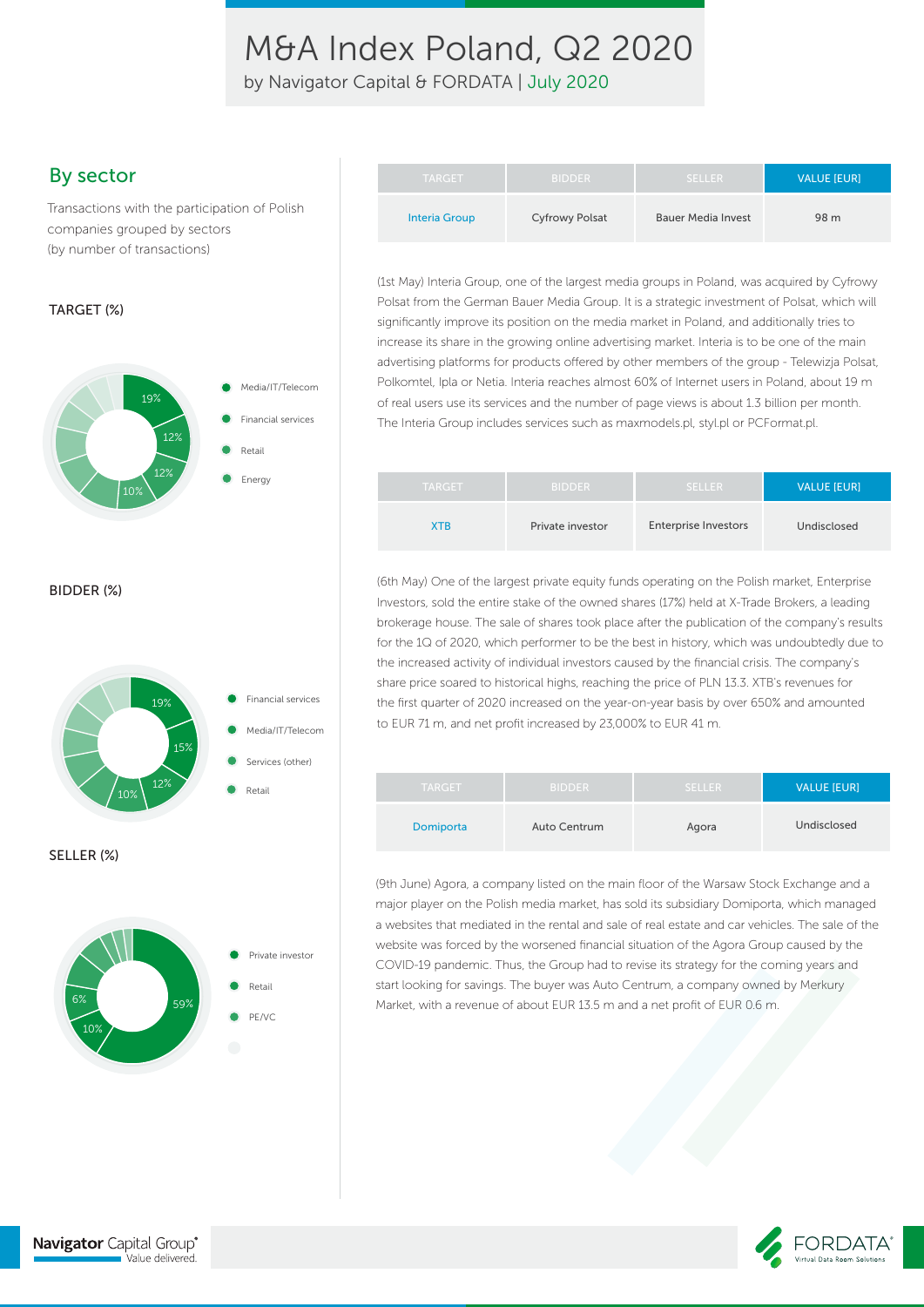by Navigator Capital & FORDATA | July 2020

| <b>TARGET</b> | <b>BIDDER</b> | <b>SELLER</b>    | <b>VALUE [EUR]</b> |
|---------------|---------------|------------------|--------------------|
| eMILA         | Anwim         | Private investor | Undisclosed        |

(15th June) Anwim, company managing Moya's petrol station, has reached an agreement with the owners of eMILA unmanned stations to take over the company. This step will allow Anwim, a company generating EUR 836 m in revenues and EUR 5.4 m in net profit, to further develop and consistently implement the strategy of increasing shares on the Polish oil market. In turn, eMILA, the acquired entity was established in 2014 and managed 30 unmanned petrol stations located mainly in the large Polish cities, recording EUR 83.7 m revenue and EUR 0.16 m of net profit in 2018.

| <b>TARGET</b> | <b>BIDDER</b>  | <b>SELLER</b>    | <b>VALUE [EUR]</b> |
|---------------|----------------|------------------|--------------------|
| <b>KFGN</b>   | Pratia (Neuca) | Private investor | Undisclosed        |

(17th June) Pratia, a part of the Neuca group listed on the Warsaw Stock Exchange, took over 40% of shares in the German KFGN. This is another foreign investment of the Polish company on the clinical research market this year. Currently, the Neuca Group company manages 20 research centres in Poland and Ukraine. Thanks to the transaction announced in June, Pratia will be granted access to the German market by KFGN, a company which has so far conducted about 700 clinical trials in the centres located all over Germany. In the next stages of cooperation, Pratia plans to take over 100% of shares in the German company.

| <b>TARGET</b>       | <b>BIDDER</b>    | <b>SELLER</b> | <b>VALUE [EUR]</b> |
|---------------------|------------------|---------------|--------------------|
| <b>Tesco Poland</b> | Sailing Group AS | Tesco         | 209 <sub>m</sub>   |

(18th June) Sailing Group AS, owner of the Danish store chain Netto, has entered into an agreement with the British Tesco Group to take over hypermarkets in Poland, belonging to Tesco Poland. Thanks to the sale of unprofitable stores, the Tesco Group will be able to focus on conducting its operations in other countries of Central and Eastern Europe, which are important for the strategy of the British group. On the other hand, Netto Polska will significantly increase its share in the Polish retail market, almost doubling the number of stores. This is one of the largest transactions on the retail market in recent years, with a value of approximately EUR 209 m.

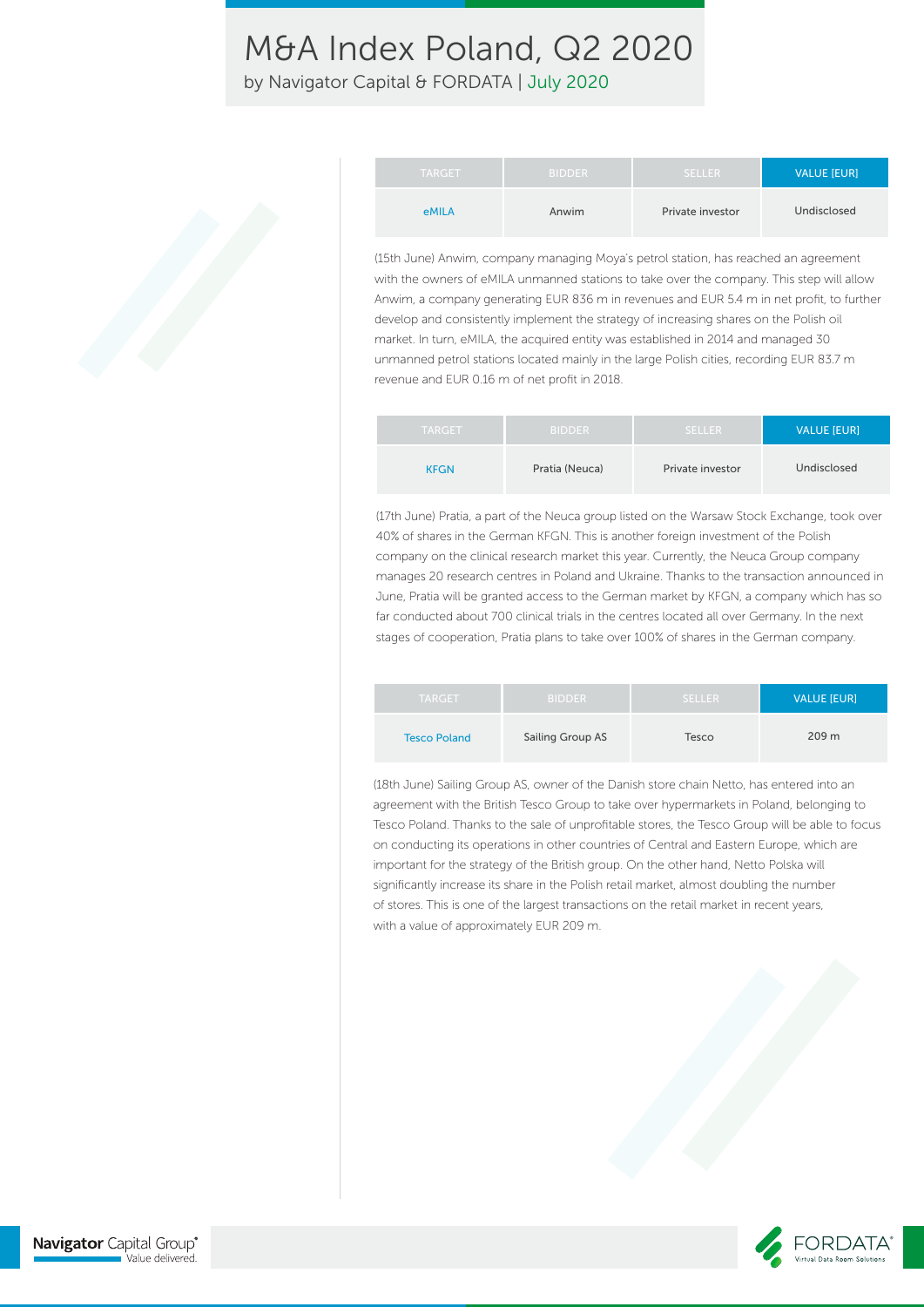by Navigator Capital & FORDATA | July 2020

### Navigator Capital

- Navigator Capital along with Dom Maklerski Navigator (Navigator Brokerage House) is the leading independent financial adviser, specializing in mergers and acquisitions and public and private issues of stocks and bonds.
- **During 12 years of its market presence, Navigator** Capital Group conducted over 100 transactions, of over 6 billion PLN total value.
- Through cooperation with international network of  $\bullet$ advisory firms associated in the Pandion Partners, Navigator Capital effectively handles international transactions.

## FORDATA

- FORDATA is a pioneer on the Polish capital market. Based on Virtual Data Room technology, we support our clients in managing documents and communication during complex transactional processes.
- We support the largest M&A, IPO transactions, private  $\bullet$ equity investments, restructurings, projects associated with obtaining financing and privatizations in Poland and other countries of Central and Eastern Europe.
- FORDATA systems increased safety and efficiency of hundreds of different types of transactions with a total value of over PLN 40 billion
- FORDATA services are used by the industry leaders in Poland and abroad, including largest advisory companies, banks, legal advisors or Private Equity/Venture Capital funds, ie. Enterprise Investors, PGNiG, Enea SA, Home.pl, Grupa LOTOS, PZU SA, Orange SA, Grant Thornton, NFI Empik, ZELMER, Bank DNB, Bank Pocztowy, Polimex Mostostal, Budimex, DM PKO Banku Polskiego, Deloitte Advisory, EY, KPMG Advisory, JSW, HAITONG, Knight Frank and many others.



Business Partners



### **Contact**

Karol Szykowny, CFA Director e: karol.szykowny@navigatorcapital.pl

#### Navigator Capital S.A.

ul. Twarda 18, 00-105 Warsaw, Poland t: +48 22 630 83 33 f: +48 22 630 83 30 e: biuro@navigatorcapital.pl navigatorcapital.pl/en

Alicja Kukla-Kowalska Head of Sales EMEA e: alicja.kukla@fordatagroup.com t: +48 533 354 054

FORDATA sp. z o.o. Taczaka 24, 61-819 Poznań, Poland m: +48 533 354 054 e: office@fordatagroup.com fordatagroup.com

**Navigator** Capital Group® Value delivered.

| <b>TARGET</b>                 | <b>BIDDER</b> | <b>SELLER</b>    | <b>VALUE IEURI</b> |
|-------------------------------|---------------|------------------|--------------------|
| <b>ZM Henryk Kania assets</b> | Cedrob        | Private investor | 23 <sub>m</sub>    |

(19th June) Cedrob, a market leader in the meat preparations in Poland, took over the assets of ZM Henryk Kania for approximately EUR 23 m, after it was declared bankrupt by the District Court in Katowice. In 2018, ZMHK generated approximately EUR 260 m in sales revenue, generating a profit of EUR 15 m. When, in 2019, the media found out about the alleged irregularities in the company, it was deprived of bank financing and its liquidity problems began, which eventually led to bankruptcy. After taking over Kania's assets, Cedrob will significantly strengthen its market position.

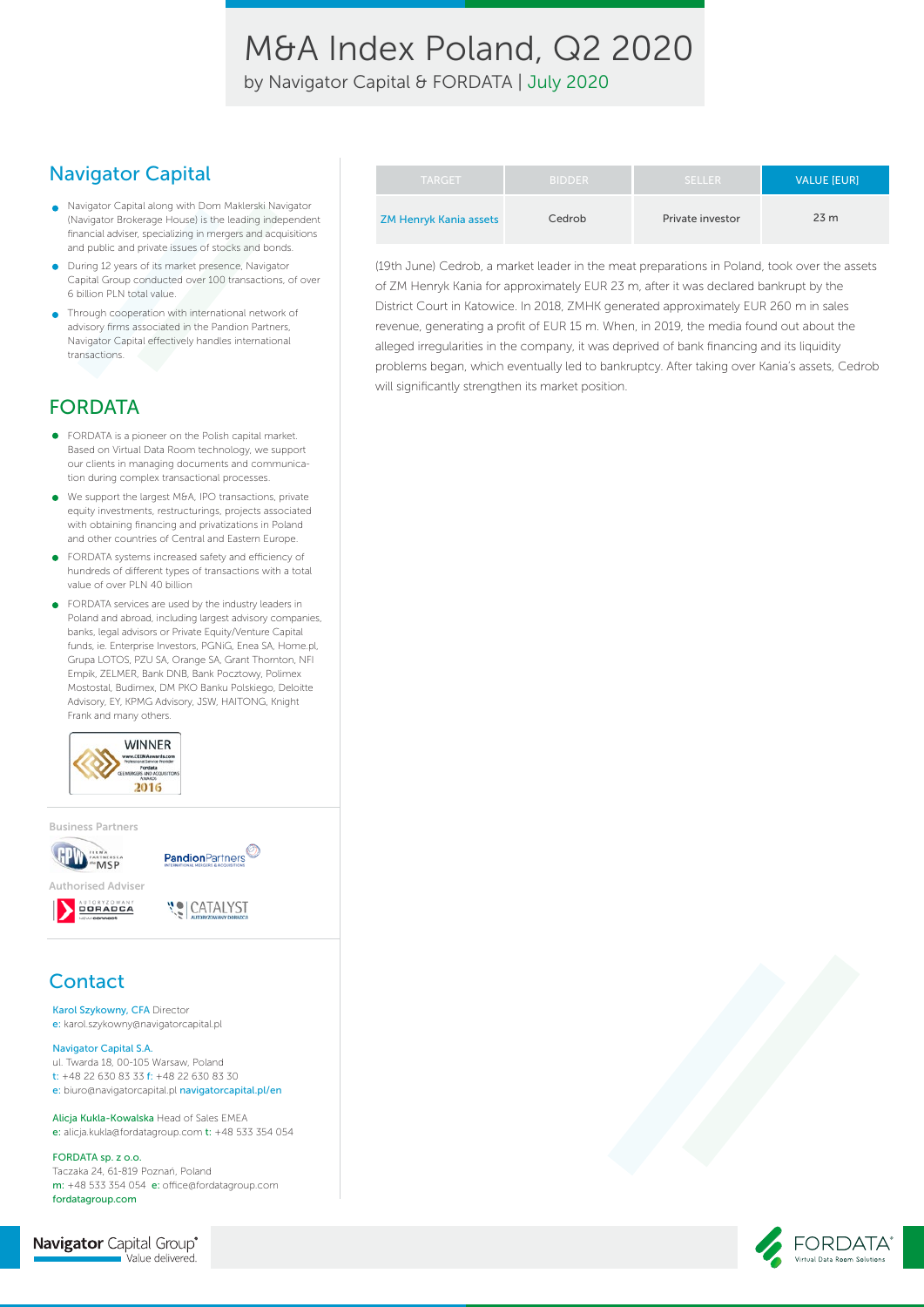by Navigator Capital & FORDATA | July 2020



### Alicja Kukla-Kowalska

Head of Sales EMEA FORDATA

# Experts' comments

In the second quarter of 2020, we had 52 mergers and acquisitions on the Polish market, i.e. only 3 less than in the previous quarter and 11 less than in 2Q 2019. Compared to the first quarter of this year, the sectoral composition of the parties involved has not changed. The financial sector still bought the most (19%), the TMT sector prevailed among the acquired entities (19%), while private investors sold the most often (59%). Was the pandemic visible in the transaction structure in the second quarter?

#### Pandemic did not translate into sales

We still cannot say that the pandemic has started the trend of distressed assets buying to the expected extent. The analysis of transactions carried out in our Virtual Data Room system shows that the vast majority of projects are processes implementing long-term strategies and transactions suspended at the time of introduction of restrictions. Although interest in the subject of restructuring and the acquisition of non-performing assets has increased over the past three months, companies have not decided to sell in the face of the crisis to the extent that would indicate a trend.

#### Buyers have dug in their positions

Buyers looked for strengthening their opportunities in consolidation, expansion of business and acquisition of subcontractors to secure cooperation and unify strategies. The financial sector (increase by 4% compared to the previous period), which once again overtook the TMT sector, and the service sector (increase from 9% in Q1 to 12%) dominated. Tatrzański Bank Spółdzielczy bought two banks - ETNO Bank Spółdzielczy and Bank Spółdzielczy Muszyna-Krynica Zdrój, SKOK Poznaniak took over SKOK Beskidy, while SGB Bank took over BS Przemków, which due to bad capital situation was restructured by the BFG. Compared to the previous period, the share of the biotechnology and medical industries dropped dramatically (from 11% to just 3%), despite the fact that the global cooperation of companies from this sector has strengthened in connection with the pandemic. Last quarter, we only recorded two transactions - the purchase of Medical Marketplace by Cannabis Poland and the takeover of KFGN by Pratia.

#### The TMT sector is unsinkable

In the TMT industry, among buyers there was an increase by 2% compared to the previous quarter. Consolidation and technology investments in the media and e-commerce industry have become visible, accounting for half of all acquisitions. Cyfrowy Polsat acquired BCAST, an operator with its own broadcasting infrastructure, Telewizja Polsat acquired the Interia Group, while P4 acquired Virgin Mobile Polska. However, it is this sector that has remained the most attractive to investors, noting an increase from 13% in Q1 to 19% in Q2. In addition to the companies mentioned above, the acquired entities were reinforced, among others, by Glass Cannon Games (acquired by the growing Premium Fund Group), Sputnik Software and Cube ID. The acquisition of Polski Standard Płatności by Mastercard was finalized in April. This transaction was carried out in the FORDATA system.

#### Treasury companies are still regrouping

The finalization of Orlen-Lotos transactions is still uncertain, however, other transactions involving Treasury companies, which were active in the past quarter, especially in the energy sector, were also heard. Węglokoks SA took over Huta Pokój Profile, while PKN Orlen acquired Energa and Ruch. The focus in the entire sector is primarily on renewable sources. In connection with the pandemic, Condor's sale to LOT was suspended, although the management of the German carrier did not completely cancel the transaction. Meanwhile, LOT intends to sell its shares in Nordica to Estonia's state in order to reduce the number of connections.

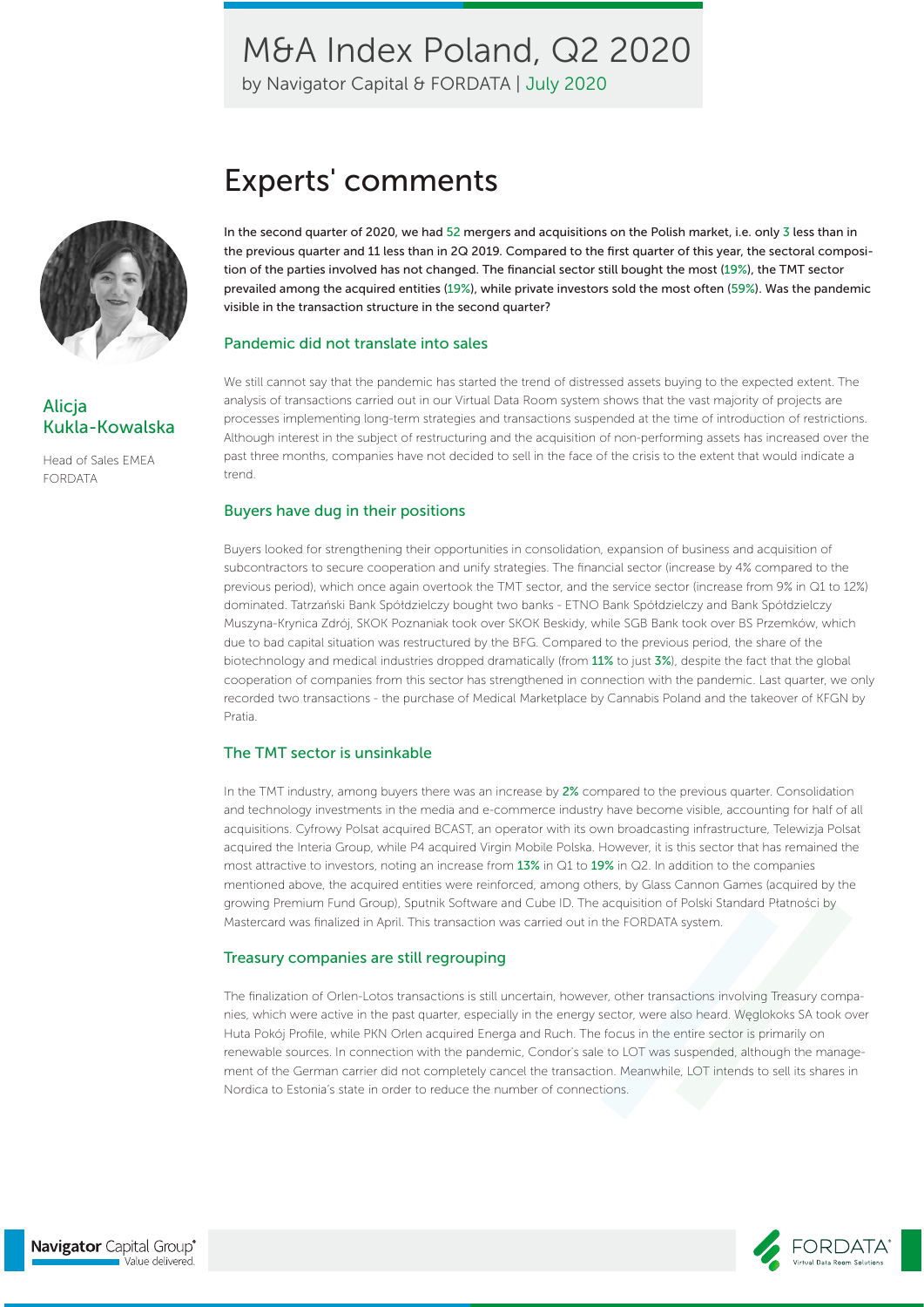by Navigator Capital & FORDATA | July 2020

# Experts' comments

#### Good time for digital implementations

During the pandemic, closed and isolated entrepreneurs did not lose their minds and used this time for transformation and restructuring of companies, remote work, savings in renting premises, replacing delegations with online meetings and so on. The world has gone into virtual reality. Similarly, projects that have been conducted virtually in VDR for many years have become even more anchored in this reality. 50% of transactions used Virtual Data Rooms in the last quarter.



### Alicja Kukla-Kowalska

Head of Sales EMEA FORDATA